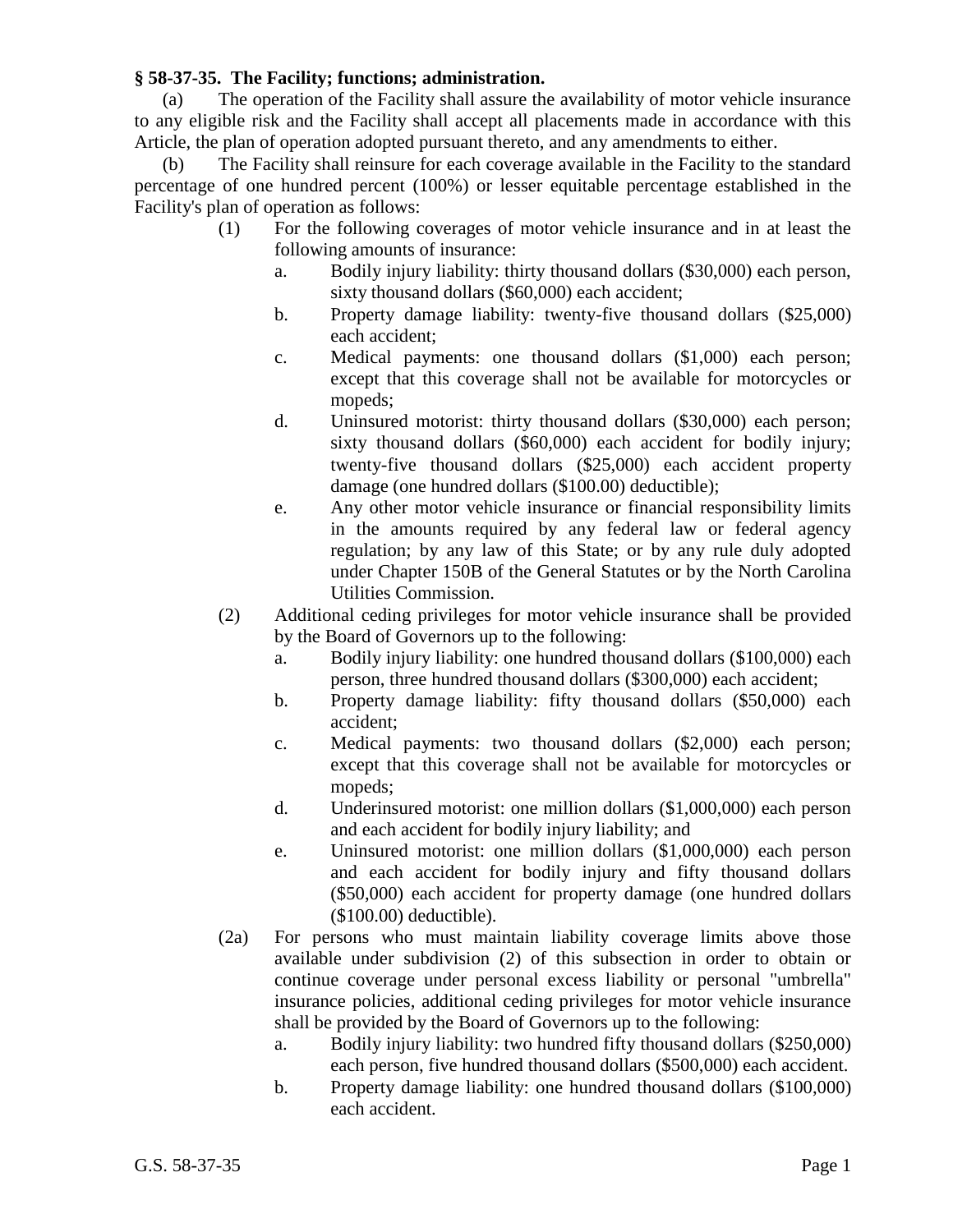- c. Medical payments: five thousand dollars (\$5,000) each person; except that this coverage shall not be available for motorcycles or mopeds.
- d. Uninsured motorist: one hundred thousand dollars (\$100,000) each accident for property damage (one hundred dollars (\$100.00) deductible).
- (3) Whenever the additional ceding privileges are provided as in G.S. 58-37-35(b)(2) for any component of motor vehicle insurance, the same additional ceding privileges shall be available to "all other" types of risks subject to the rating jurisdiction of the North Carolina Rate Bureau.

(c) The Facility shall require each member to adjust losses for ceded business fairly and efficiently in the same manner as voluntary business losses are adjusted and to effect settlement where settlement is appropriate.

(d) The Facility shall be administered by a Board of Governors. The Board of Governors shall consist of 12 members having one vote each from the classifications specified in this subsection and the Commissioner, who shall serve ex officio without vote. Each Facility insurance company member serving on the Board shall be represented by a senior officer of the company. Not more than one company in a group under the same ownership or management shall be represented on the Board at the same time. Five members of the Board shall be selected by the member insurers, which members shall be fairly representative of the industry. To insure representative member insurers, one each shall be selected from the following: the American Insurance Association (or its successors), the Property Casualty Insurers Association of America (or its successors), stock insurers not affiliated with those trade associations, nonstock insurers not affiliated with those trade associations, and the industry at large regardless of trade affiliation. The at-large insurer shall be selected by the insurer company members of the Board. The Commissioner shall appoint two members of the Board who are Facility insurance company members domiciled in this State. The Commissioner shall appoint five members of the Board who shall be fire and casualty insurance agents licensed in this State and actively engaged in writing motor vehicle insurance in this State. The term of office of the Board members shall be three years. All members of the Board of Governors shall serve until their successors are selected and qualified and the Commissioner may fill any vacancy on the Board from any of the classifications specified in this subsection until the vacancies are filled in accordance with this Article. The Board of Governors of the Facility shall also have as nonvoting members two persons who are not employed by or affiliated with any insurance company or the Department and who are appointed by the Governor to serve at the Governor's pleasure.

(e) The Commissioner and member companies shall provide for a Board of Governors. The Board of Governors shall elect from its membership a chair and shall meet at the call of the chair or at the request of four members of the Board of Governors. The chair shall retain the right to vote on all issues. Seven members of the Board of Governors shall constitute a quorum. The same member may not serve as chair for more than two consecutive years; provided, however, that a member may continue to serve as chair until a successor chair is elected and qualified.

(f) The Board of Governors shall have full power and administrative responsibility for the operation of the Facility. Such administrative responsibility shall include but not be limited to:

- (1) Proper establishment and implementation of the Facility.
- (2) Employment of a manager who shall be responsible for the continuous operation of the Facility and such other employees, officers and committees as it deems necessary.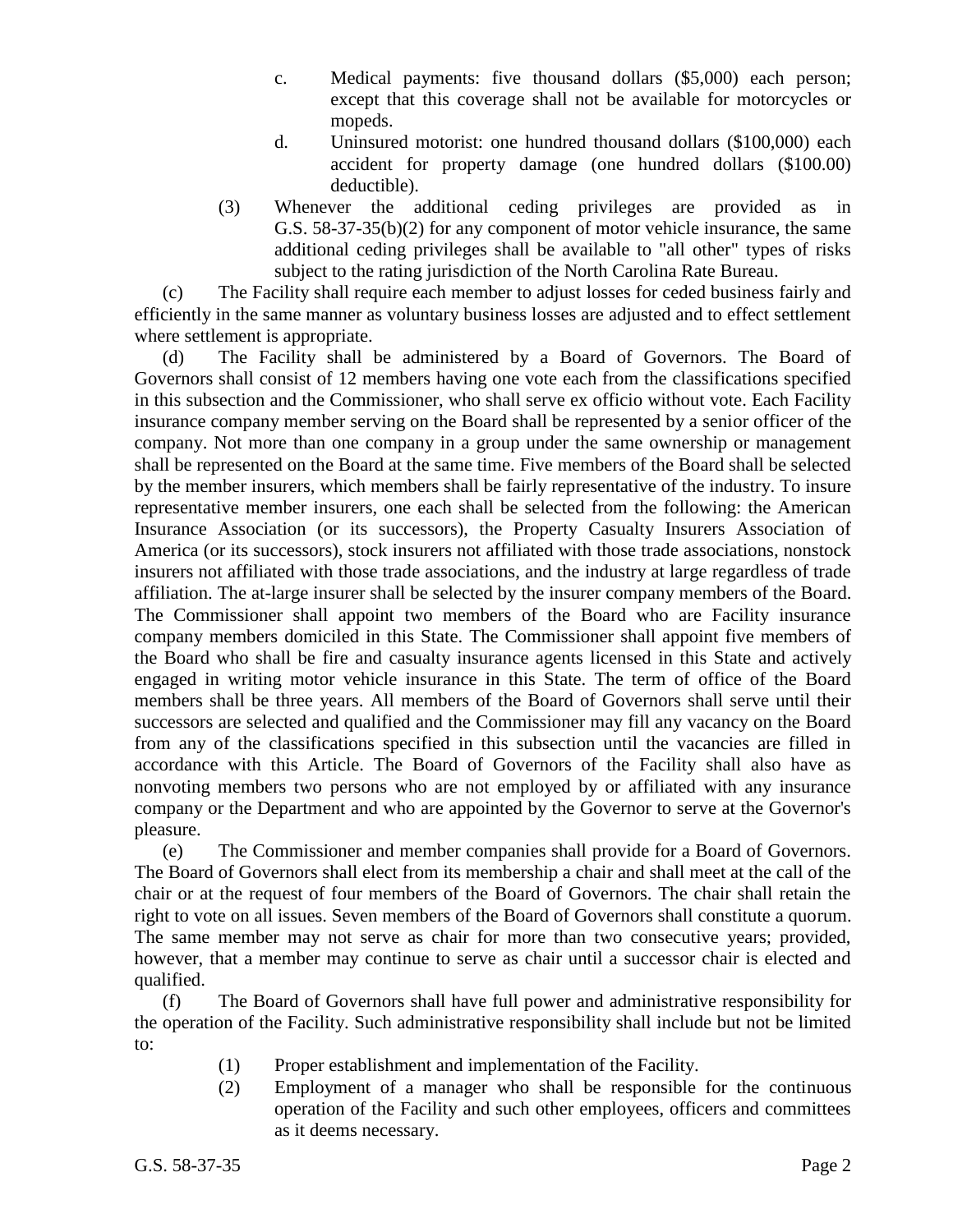- (3) Provision for appropriate housing and equipment to assure the efficient operation of the Facility.
- (4) Promulgation of reasonable rules and regulations for the administration and operation of the Facility and delegation to the manager of such authority as it deems necessary to insure the proper administration and operation thereof.

(g) Except as may be delegated specifically to others in the plan of operation or reserved to the members, power and responsibility for the establishment and operation of the Facility is vested in the Board of Governors, which power and responsibility include but is not limited to the following:

- (1) To sue and be sued in the name of the Facility. No judgment against the Facility shall create any direct liability in the individual member companies of the Facility.
- (2) To receive and record cessions.
- (3) To assess members on the basis of participation ratios established in the plan of operation to cover anticipated or incurred costs of operation and administration of the Facility at such intervals as are established in the plan of operation.
- (4) To contract for goods and services from others to assure the efficient operation of the Facility.
- (5) To hear and determine complaints of any company, agent or other interested party concerning the operation of the Facility.
- (6) Upon the request of any licensed fire and casualty agent meeting any two of the standards set forth below as determined by the Commissioner within 10 days of the receipt of the application, the Facility shall contract with one or more members within 20 days of receipt of the determination to appoint such licensed fire and casualty agent as designated agents in accordance with reasonable rules as are established by the plan of operation. The standards shall be:
	- a. Whether the agent's evidence establishes that he has been conducting his business in a community for a period of at least one year;
	- b. Whether the agent's evidence establishes that he had a gross premium volume during the 13 months next preceding the date of his application of at least twenty thousand dollars (\$20,000) from motor vehicle insurance;
	- c. Whether the agent's evidence establishes that the number of eligible risks served by him during the 13 months next preceding the date of application was 200 or more;
	- d. Whether the agent's evidence establishes a growth in eligible risks served and premium volume during his years of service as an agent;
	- e. Whether the agent's evidence establishes that he made available to eligible risks premium financing or any other plan for deferred payment of premiums.

With respect to business produced by designated agents, adequate provision shall be made by the Facility to assure that such business is rated using Facility rates. All business produced by designated agents may be ceded to the Facility, except designated agents appointed before September 1, 1987, may place liability insurance policies with a voluntary carrier, provided that all policies written by the voluntary carrier are retained by the voluntary carrier unless ceded to the Facility using Facility rates. Designated agents must provide the Facility with a list of such policies written by the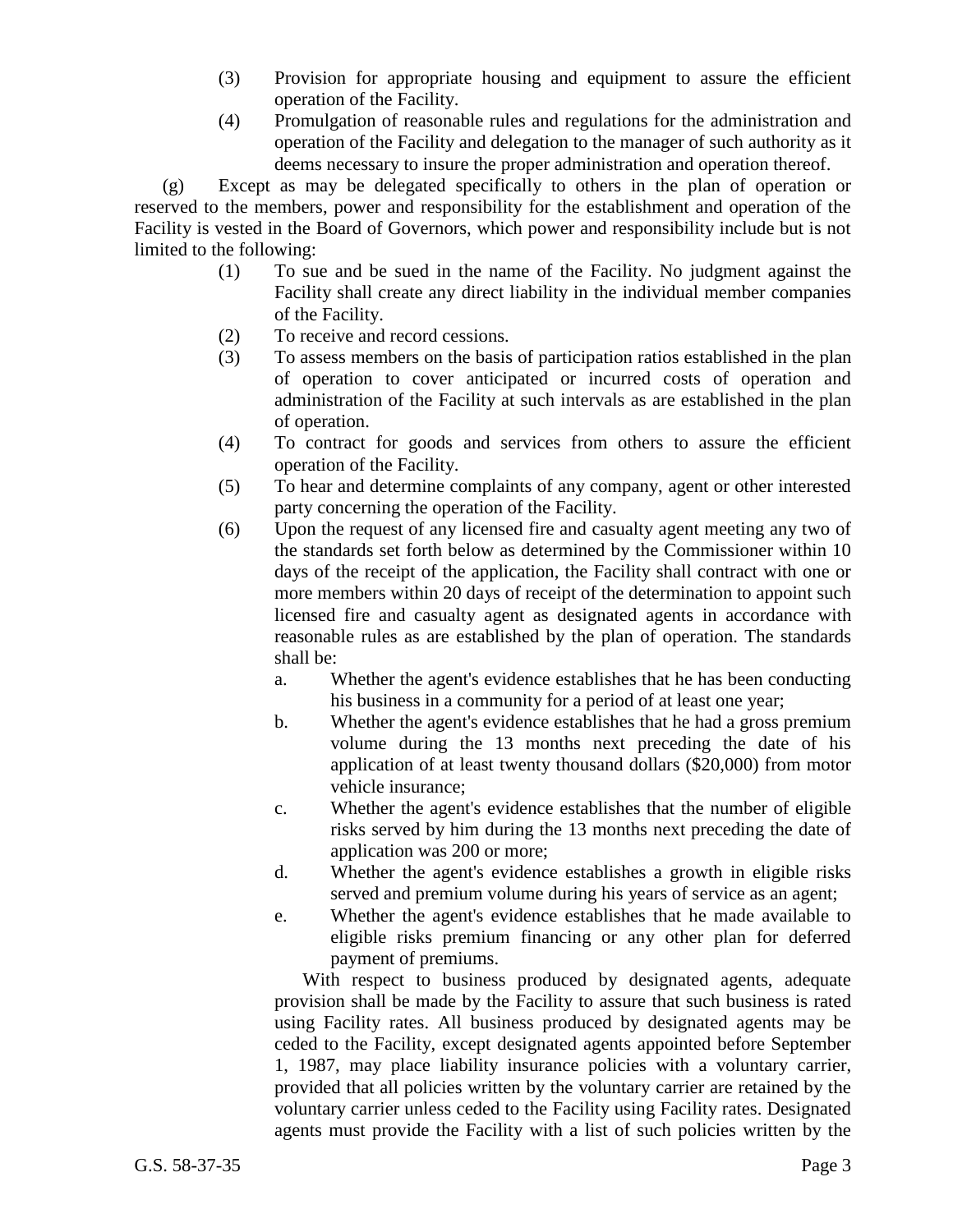voluntary carrier at least annually, or as requested by the Facility, on a form approved by the Facility. If no insurer is willing to contract with any such agent on terms acceptable to the Board, the Facility shall license such agent to write directly on behalf of the Facility. However, for this purpose the Facility does not act as an insurer, but acts only as the statutory agent of all of the members of the Facility, which shall be bound on risks written by the Facility's appointed agent. The Facility may contract with one or more servicing carriers and shall promulgate fair and reasonable underwriting procedures to require that business produced by Facility agents and written through those servicing carriers shall be rated using Facility rates. All business produced by Facility agents may be ceded to the Facility. Any designated agent who is disabled or retiring or the estate of any deceased designated agent may transfer the designation and the book of business to some other licensed fire and casualty agent meeting the requirements of this section and under rules established by the Facility, and a transfer from a designated agent appointed before September 1, 1987, shall entitle the transferee designated agent to place liability insurance policies with a voluntary carrier.

The Commissioner shall require, as a condition precedent to the issuance, renewal, or continuation of a resident agent's license to any designated agent to act for the company appointing such designated agent under contract with the Facility, that the designated agent file and thereafter maintain in force while so licensed a bond in favor of the State of North Carolina executed by an authorized corporate surety approved by the Commissioner, cash, mortgage on real property, or other securities approved by the Commissioner, in the amount of ten thousand dollars (\$10,000) for the use of aggrieved persons. Such bond, cash, mortgage, or other securities shall be conditioned on the accounting by the designated agent (i) to any person requesting the designated agent to obtain motor vehicle insurance for moneys or premiums collected in connection therewith, and (ii) to the company providing coverage with respect to any such moneys or premiums under contract with the Facility. Any such bond shall remain in force until the surety is released from liability by the Commissioner, or until the bond is cancelled by the surety. Without prejudice to any liability accrued prior to such cancellation, the surety may cancel the bond upon 30 days' advance notice in writing filed with the Commissioner.

No agent may be designated under this subdivision to any insurer that does not actively write voluntary market business.

- (7) To maintain all loss, expense, and premium data relative to all risks reinsured in the Facility, and to require each member to furnish such statistics relative to insurance reinsured by the Facility at such times and in such form and detail as may be required.
- (8) To establish fair and reasonable procedures for the sharing among members of any loss on Facility business that cannot be recouped under G.S. 58-37-40(e) and other costs, charges, expenses, liabilities, income, property and other assets of the Facility and for assessing or distributing to members their appropriate shares. The shares may be based on the member's premiums for voluntary business for the appropriate category of motor vehicle insurance or by any other fair and reasonable method.
- (9) To receive or distribute all sums required by the operation of the Facility.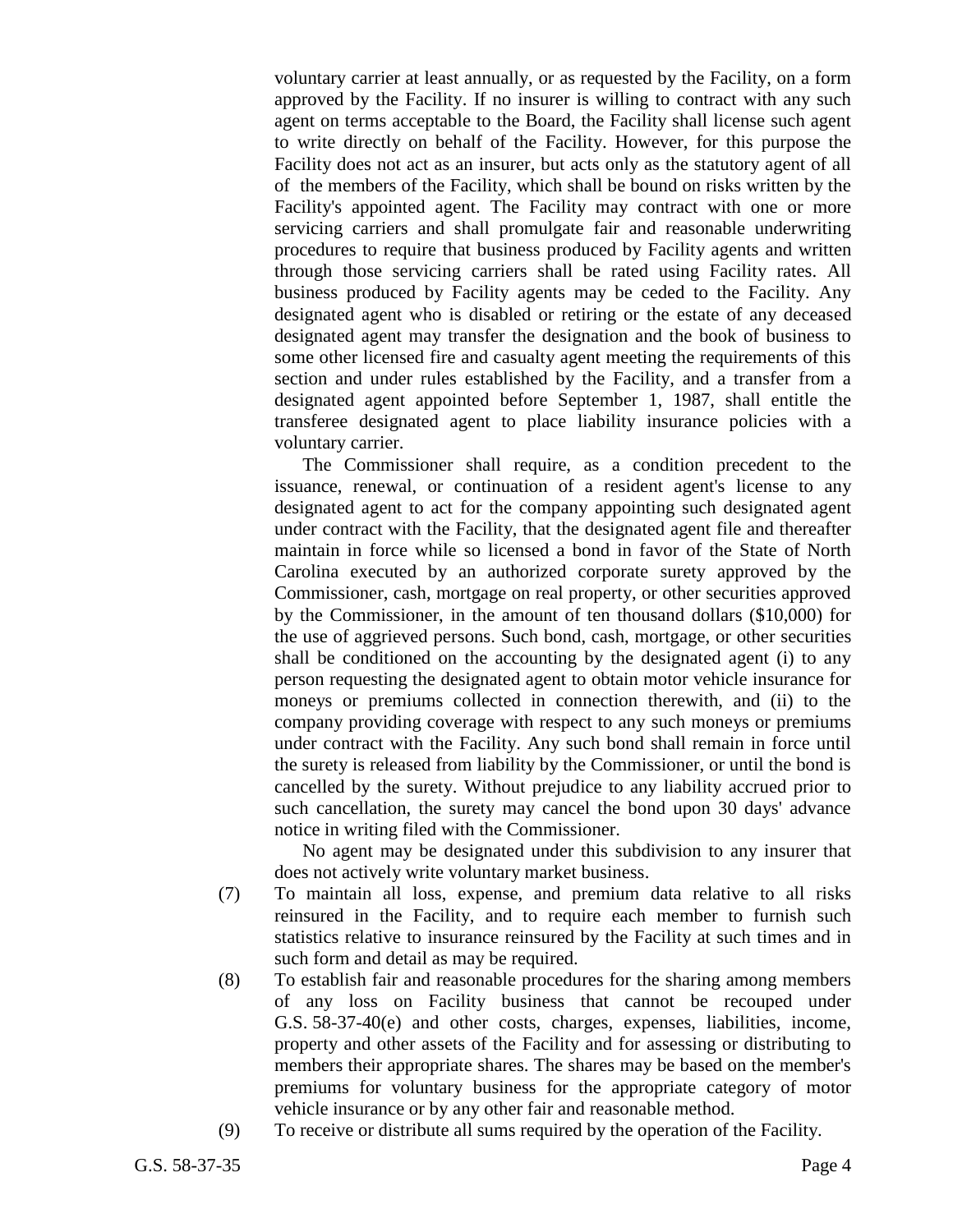- (10) To accept all risks submitted in accordance with this Article.
- (11) To establish procedures for reviewing claims practices of member companies to the end that claims to the account of the Facility will be handled fairly and efficiently.
- (12) To adopt and enforce all rules and to do anything else where the Board is not elsewhere herein specifically empowered which is otherwise necessary to accomplish the purpose of the Facility and is not in conflict with the other provisions of this Article.

(h) Each member company shall authorize the Facility to audit that part of the company's business which is written subject to the Facility in a manner and time prescribed by the Board of Governors.

(i) The Board of Governors shall fix a date for an annual meeting and shall annually meet on that date. Twenty days' notice of such meeting shall be given in writing to all members of the Board of Governors.

(j) There shall be furnished to each member an annual report of the operation of the Facility in such form and detail as may be determined by the Board of Governors.

(k) Each member shall furnish statistics in connection with insurance subject to the Facility as may be required by the Facility. Such statistics shall be furnished at such time and in such form and detail as may be required but at least will include premiums charged, expenses and losses.

(l) The classifications, rules, rates, rating plans and policy forms used on motor vehicle insurance policies reinsured by the Facility may be made by the Facility or by any licensed or statutory statistical organization or bureau on its behalf and shall be filed with the Commissioner. The Board of Governors shall establish a separate subclassification within the Facility for "clean risks". For the purpose of this Article, a "clean risk" is any owner of a nonfleet private passenger motor vehicle as defined in G.S. 58-40-10, if the owner, principal operator, and each licensed operator in the owner's household have two years' driving experience as licensed drivers and if none of the persons has been assigned any Safe Driver Incentive Plan points under Article 36 of this Chapter during the three-year period immediately preceding either (i) the date of application for a motor vehicle insurance policy or (ii) the date of preparation of a renewal of a motor vehicle insurance policy. The filings may incorporate by reference any other material on file with the Commissioner. Rates shall be neither excessive, inadequate nor unfairly discriminatory. If the Commissioner finds, after a hearing, that a rate is either excessive, inadequate or unfairly discriminatory, the Commissioner shall issue an order specifying in what respect it is deficient and stating when, within a reasonable period thereafter, the rate is no longer effective. The order is subject to judicial review as set out in Article 2 of this Chapter. Pending judicial review of said order, the filed classification plan and the filed rates may be used, charged and collected in the same manner as set out in G.S. 58-40-45 of this Chapter. The order shall not affect any contract or policy made or issued before the expiration of the period set forth in the order. All rates shall be on an actuarially sound basis and shall be calculated, insofar as is possible, to produce neither a profit nor a loss. However, the rates made by or on behalf of the Facility with respect to "clean risks" shall not exceed the rates charged "clean risks" who are not reinsured in the Facility. The difference between the actual rate charged and the actuarially sound and self-supporting rates for "clean risks" reinsured in the Facility may be recouped in similar manner as assessments under G.S. 58-37-40(f). Rates shall not include any factor for underwriting profit on Facility business, but shall provide an allowance for contingencies. There shall be a strong presumption that the rates and premiums for the business of the Facility are neither unreasonable nor excessive.

(m) In addition to annual premiums, the rules of the Facility shall allow semiannual and quarterly premium terms. (1973, c. 818, s. 1; 1977, c. 710; c. 828, ss. 14-19; 1977, 2nd Sess.,